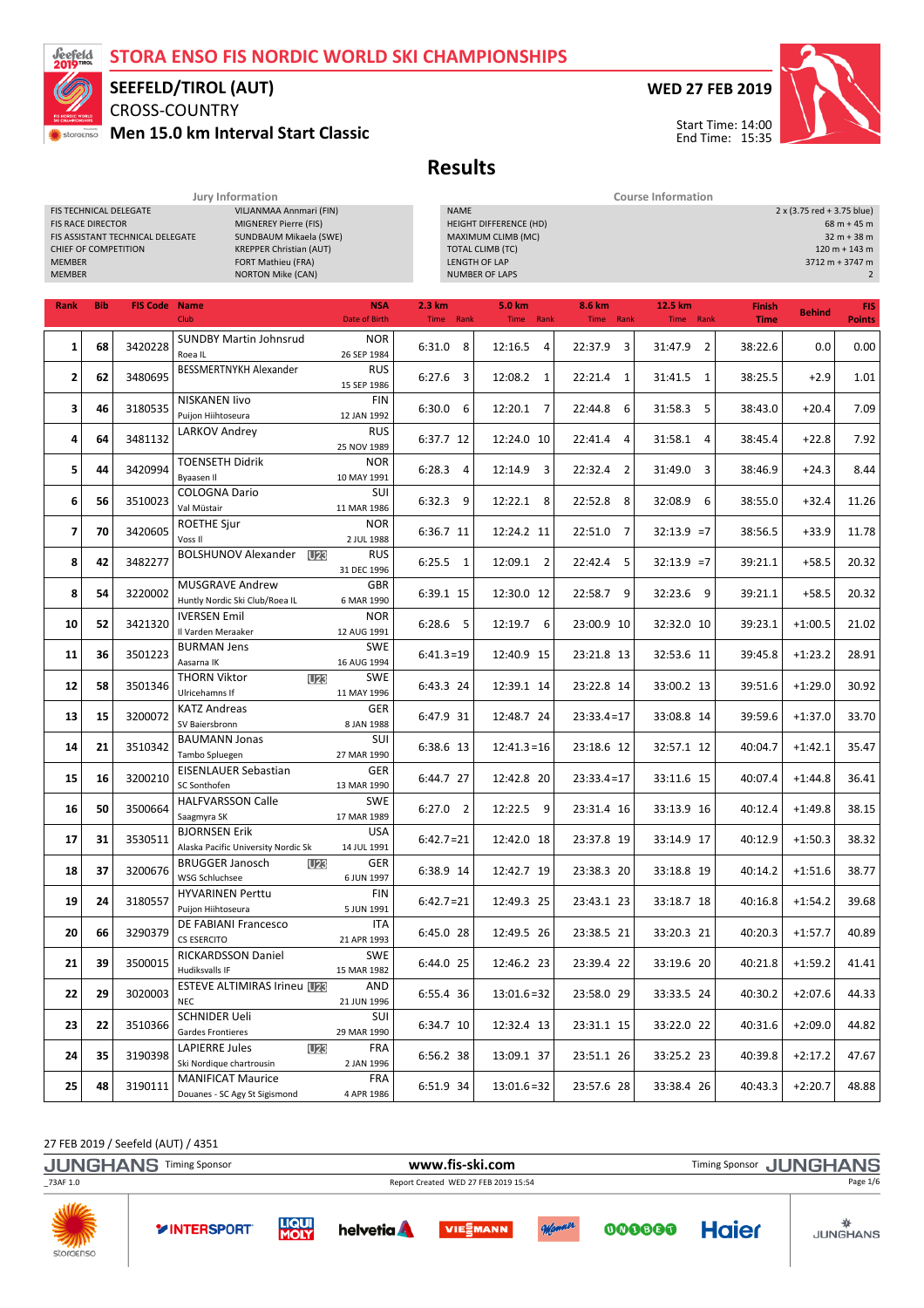

SEEFELD/TIROL (AUT)

CROSS-COUNTRY Men 15.0 km Interval Start Classic WED 27 FEB 2019



Start Time: 14:00 End Time: 15:35

Results

| Rank     | <b>Bib</b> | <b>FIS Code Name</b> | Club                                                   | <b>NSA</b><br>Date of Birth | 2.3 km<br>Time Rank | 5.0 km<br>Time Rank | 8.6 km<br>Time Rank | 12.5 km<br>Time Rank | <b>Finish</b><br><b>Time</b> | <b>Behind</b> | <b>FIS</b><br><b>Points</b> |
|----------|------------|----------------------|--------------------------------------------------------|-----------------------------|---------------------|---------------------|---------------------|----------------------|------------------------------|---------------|-----------------------------|
|          | 20         | 3300373              | MIYAZAWA Hiroyuki                                      | JPN                         |                     |                     |                     |                      |                              | $+2:22.2$     | 49.41                       |
| 26       |            |                      | JR East Ski Team                                       | 12 OCT 1991                 | 6:47.6 30           | 12:56.3 30          | 24:01.8 30          | 33:50.7 31           | 40:44.8                      |               |                             |
| 26       | 34         | 3200205              | <b>BOEGL Lucas</b>                                     | GER                         | 6:40.7 17           | 12:51.7 27          | 23:43.5 24          | 33:34.7 25           | 40:44.8                      | $+2:22.2$     | 49.41                       |
|          |            |                      | SC Gaissach<br><b>BABA Naoto</b><br><b>U23</b>         | 14 JUN 1990<br><b>JPN</b>   |                     |                     |                     |                      |                              |               |                             |
| 28       | 26         | 3300494              | Senshu University                                      | 20 JUL 1996                 | 7:00.6 47           | 13:14.6 44          | 24:06.4 33          | 33:43.4 28           | 40:44.9                      | $+2:22.3$     | 49.44                       |
|          |            |                      | <b>HAKOLA Ristomatti</b>                               | <b>FIN</b>                  |                     |                     |                     |                      |                              |               |                             |
| 29       | 38         | 3180508              | Jamin Janne                                            | 15 APR 1991                 | $6:41.3=19$         | $12:41.3=16$        | 23:50.7 25          | 33:45.4 30           | 40:50.8                      | $+2:28.2$     | 51.49                       |
| 30       | 33         | 3530532              | PATTERSON Scott                                        | <b>USA</b>                  | 6:44.1 26           | 12:54.1 29          | 24:02.4 31          | 33:51.0 32           | 40:57.3                      | $+2:34.7$     | 53.75                       |
|          |            |                      | Alaska Pacific University Nordic Sk                    | 28 JAN 1992                 |                     |                     |                     |                      |                              |               |                             |
| 31       | 28         | 3530679              | <b>BRATRUD Kyle</b><br><b>Stratton Mountain School</b> | <b>USA</b><br>9 FEB 1993    | 6:53.9 35           | 12:57.4 31          | 23:53.0 27          | 33:44.2 29           | 41:06.4                      | $+2:43.8$     | 56.91                       |
|          |            |                      | PENTSINEN Anssi                                        | <b>FIN</b>                  |                     |                     |                     |                      |                              |               |                             |
| 32       | 8          | 3180250              | Vantaan Hiihtoseura                                    | 30 AUG 1986                 | 6:42.8 23           | 12:46.1 22          | 24:04.1 32          | 33:55.4 33           | 41:11.1                      | $+2:48.5$     | 58.54                       |
| 33       | 60         | 3480013              | <b>VYLEGZHANIN Maxim</b>                               | <b>RUS</b>                  | 6:30.6 7            | 12:19.4 5           | 23:10.9 11          | 33:40.2 27           | 41:12.6                      | $+2:50.0$     | 59.06                       |
|          |            |                      | Dinamo                                                 | 18 OCT 1982                 |                     |                     |                     |                      |                              |               |                             |
| 34       | 69         | 3100296              | <b>HILL Scott James</b><br>Team Hardwood               | CAN<br>1 MAY 1994           | 7:17.6 71           | 13:26.8 60          | 24:20.4 36          | 34:06.4 34           | 41:23.9                      | $+3:01.3$     | 62.99                       |
|          |            |                      | MALONEY WESTGAARD Thomas                               | IRL                         |                     |                     |                     |                      |                              |               |                             |
| 35       | 76         | 3270010              |                                                        | 10 OCT 1995                 | 7:06.8 62           | 13:20.3 52          | 24:33.2 38          | 34:25.9 38           | 41:39.5                      | $+3:16.9$     | 68.41                       |
| 36       | 6          | 3220016              | YOUNG Andrew                                           | <b>GBR</b>                  | 6:40.8 18           | 12:53.0 28          | 24:17.8 35          | 34:24.1 35           | 41:42.6                      | $+3:20.0$     | 69.49                       |
|          |            |                      | Huntly Nordic Ski Club                                 | 21 FEB 1992                 |                     |                     |                     |                      |                              |               |                             |
| 37       | 18         | 3190353              | CHAUVIN Valentin<br>Haut Jura ski                      | <b>FRA</b><br>30 DEC 1995   | 6:40.6 16           | 12:43.0 21          | 24:07.6 34          | $34:24.7=36$         | 41:46.2                      | $+3:23.6$     | 70.74                       |
|          |            |                      | KLEE Beda<br><b>U23</b>                                | SUI                         |                     |                     |                     |                      |                              |               |                             |
| 37       | 32         | 3510534              | Speer Ebnat kappel                                     | 16 JUN 1996                 | 6:56.0 37           | 13:13.2 39          | 24:41.9 44          | 34:37.4 39           | 41:46.2                      | $+3:23.6$     | 70.74                       |
| 39       | 14         | 3150570              | <b>NOVAK Michal</b><br><b>U23</b>                      | CZE                         | 6:47.2 29           | 13:04.1 35          | 24:29.2 37          | 34:38.2 40           | 41:46.3                      | $+3:23.7$     | 70.77                       |
|          |            |                      | Dukla Liberec                                          | 26 OCT 1996                 |                     |                     |                     |                      |                              |               |                             |
| 40       | 57         | 3090024              | TSINZOV Veselin<br>Alexander Logistics                 | <b>BUL</b><br>29 JUL 1986   | 7:10.2 65           | 13:16.7 47          | 24:38.1 41          | $34:24.7=36$         | 41:46.8                      | $+3:24.2$     | 70.95                       |
|          |            |                      | PEPENE Paul Constantin                                 | ROU                         |                     |                     |                     |                      |                              |               |                             |
| 41       | 11         | 3460018              | CS Dinamo Bucuresti                                    | 21 MAY 1988                 | $7:13.6=69$         | 13:34.2 65          | 24:46.5 46          | 34:43.5 41           | 41:51.3                      | $+3:28.7$     | 72.51                       |
| 42       | 63         | 3150462              | <b>RYPL Miroslav</b>                                   | <b>CZE</b>                  | 7:01.2 48           | 13:15.7 46          | 24:44.9 45          | 34:51.5 43           | 41:58.8                      | $+3:36.2$     | 75.12                       |
|          |            |                      | Dukla Liberec                                          | 17 MAR 1992                 |                     |                     |                     |                      |                              |               |                             |
| 43       | 1          | 3250038              | <b>EINARSSON Snorri Eythor</b><br>Ullur                | ISL<br>21 FEB 1986          | 6:49.5 32           | 13:14.4 43          | 24:50.1 48          | 34:48.9 42           | 42:01.6                      | $+3:39.0$     | 76.09                       |
|          |            |                      | NARUSE Kaichi                                          | JPN                         |                     |                     |                     |                      |                              |               |                             |
| 44       | 10         | 3300270              |                                                        | 11 MAY 1988                 | 7:00.0 45           | 13:13.9 42          | 24:38.2 42          | 34:52.3 45           | 42:06.3                      | $+3:43.7$     | 77.72                       |
| 45       | 25         | 3530772              | LUSTGARTEN Benjamin                                    | <b>USA</b>                  | 6:57.7 40           | 13:13.3 40          | 24:35.9 39          | 34:52.2 44           | 42:12.2                      | $+3:49.6$     | 79.77                       |
|          |            |                      | Craftsbury Nordic Ski Club                             | 17 APR 1992                 |                     |                     |                     |                      |                              |               |                             |
| 46       | 9          | 3100283              | PALMER-CHARRETTE Evan<br>Lappe Nordic                  | CAN<br>21 MAY 1994          | 7:01.5 49           | 13:20.5 53          | 24:50.2 49          | 35:02.4 49           | 42:15.3                      | $+3:52.7$     | 80.85                       |
|          |            |                      | VALJAS Len                                             | CAN                         |                     |                     |                     |                      |                              |               |                             |
| 47       | 45         | 3100097              | Team Hardwood                                          | 21 NOV 1988                 | $7:02.9 = 54$       | 13:04.4 36          | 24:37.6 40          | 34:58.3 47           | 42:15.5                      | $+3:52.9$     | 80.92                       |
| 48       | 59         | 3490145              | ROJO Imanol                                            | <b>ESP</b>                  | $7:01.7=50$         | 13:15.3 45          | 24:41.2 43          | 34:54.6 46           | 42:20.0                      | $+3:57.4$     | 82.48                       |
|          |            |                      | ALPINO UZTURRE-RFEDI                                   | 30 NOV 1990                 |                     |                     |                     |                      |                              |               |                             |
| 49       | 55         | 3150519              | <b>FELLNER Adam</b><br>Fenix Ski team jesenik          | CZE<br>10 AUG 1993          | $7:03.0=56$         | 13:20.8 54          | 24:59.1 53          | 34:59.7 48           | 42:22.0                      | $+3:59.4$     | 83.18                       |
|          |            |                      | PUKHKALO Vitaliy                                       | KAZ                         |                     |                     |                     |                      |                              |               |                             |
| 50       | 17         | 3670115              |                                                        | 9 SEP 1992                  | 6:58.2 41           | 13:18.2 50          | 24:50.9 50          | 35:09.5 51           | 42:27.8                      | $+4:05.2$     | 85.19                       |
| 51       | 13         | 3670049              | <b>VOLOTKA Denis</b>                                   | KAZ                         | 7:05.0 60           | 13:24.7 57          | 24:49.0 47          | 35:04.8 50           | 42:30.5                      | $+4:07.9$     | 86.13                       |
|          |            |                      |                                                        | 10 OCT 1985                 |                     |                     |                     |                      |                              |               |                             |
| 52       | 65         | 3180861              | MAEKI Joni                                             | FIN                         | 6:51.4 33           | 13:02.8 34          | 25:01.9 57          | 35:14.0 54           | 42:34.4                      | $+4:11.8$     | 87.48                       |
|          |            |                      | Pyhaejaerven Pohti<br>RASTELLI Maicol                  | 24 JAN 1995<br>ITA          |                     |                     |                     |                      |                              |               |                             |
| 53       | 27         | 3290383              | CS ESERCITO                                            | 28 APR 1991                 | 7:04.4 59           | 13:23.3 56          | $25:00.5 = 55$      | 35:25.1 56           | 42:34.5                      | $+4:11.9$     | 87.52                       |
|          |            | 3120063              | <b>SHANG Jincai</b>                                    | CHN                         |                     |                     |                     |                      | 42:38.4                      |               | 88.87                       |
| 80<br>54 |            |                      | 10 OCT 1993                                            | $7:03.0=56$                 | 13:18.0 49          | 24:55.9 51          | 35:11.3 52          |                      | $+4:15.8$                    |               |                             |

27 FEB 2019 / Seefeld (AUT) / 4351

storaenso

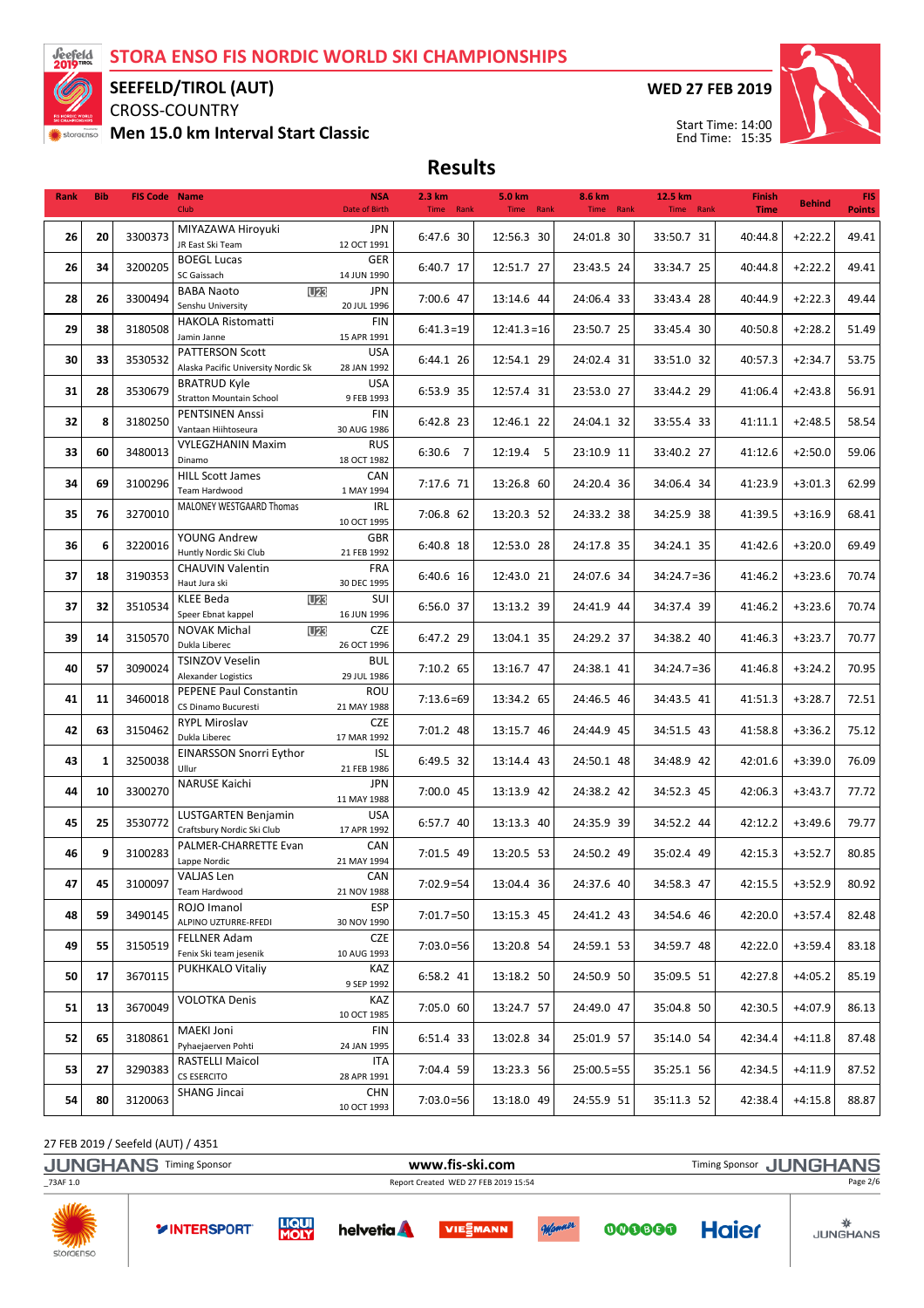

SEEFELD/TIROL (AUT)

CROSS-COUNTRY

Men 15.0 km Interval Start Classic

WED 27 FEB 2019



Start Time: 14:00 End Time: 15:35

Results

| Rank | <b>Bib</b>     | <b>FIS Code Name</b> | <b>Club</b>                                                   | <b>NSA</b><br>Date of Birth | 2.3 km<br>Time Rank | 5.0 km<br>Time Rank | 8.6 km<br>Time Rank | 12.5 km<br>Time Rank | <b>Finish</b><br><b>Time</b> | <b>Behind</b>    | <b>FIS</b><br><b>Points</b> |
|------|----------------|----------------------|---------------------------------------------------------------|-----------------------------|---------------------|---------------------|---------------------|----------------------|------------------------------|------------------|-----------------------------|
|      | 61             | 3690074              | KRASOVSKYI Oleksii                                            | <b>UKR</b>                  | 6:58.6 42           |                     | $25:00.5=55$        |                      | 42:44.8                      |                  |                             |
| 55   |                |                      |                                                               | 30 MAR 1994                 |                     | 13:10.0 38          |                     | 35:11.5 53           |                              | $+4:22.2$        | 91.10                       |
| 56   | 43             | 3050155              | <b>STADLOBER Luis</b><br>SC Sparkasse Radstadt-Salzburg       | AUT<br>23 JUL 1991          | $7:01.7=50$         | 13:26.3 59          | 25:09.3 59          | 35:26.2 58           | 42:49.6                      | $+4:27.0$        | 92.76                       |
|      |                |                      | ZELGER Stefan                                                 | <b>ITA</b>                  |                     |                     |                     |                      |                              |                  |                             |
| 57   | 67             | 3290446              | CS ESERCITO                                                   | 9 SEP 1995                  | 6:58.9 43           | 13:13.5 41          | 24:58.8 52          | 35:25.8 57           | 42:56.9                      | $+4:34.3$        | 95.30                       |
| 58   | 41             | 3560107              | CRV Benjamin<br><b>U23</b><br>ND RATECE - PLANICA             | <b>SLO</b><br>29 NOV 1996   | 7:07.2 63           | 13:29.2 62          | 25:07.4 58          | 35:22.1 55           | 42:57.2                      | $+4:34.6$        | 95.41                       |
|      |                |                      | STAREGA Maciej                                                | POL                         |                     |                     |                     |                      |                              |                  |                             |
| 59   | 72             | 3430103              | <b>UKS RAWA Siedlce</b>                                       | 31 JAN 1990                 | 7:01.9 52           | 13:17.6 48          | 25:15.4 60          | 35:36.6 60           | 43:14.5                      | $+4:51.9$        | 101.42                      |
| 60   | 12             | 3670078              | KLIMIN Olzhas<br><b>U23</b>                                   | KAZ<br>30 AUG 1996          | 7:09.8 64           | 13:28.4 61          | 25:19.6 61          | 35:39.2 61           | 43:17.2                      | $+4:54.6$        | 102.35                      |
|      |                |                      | <b>KORISTEK Jan</b><br><b>U23</b>                             | <b>SVK</b>                  |                     |                     |                     |                      |                              |                  |                             |
| 61   | 4              | 3700081              | Ski Team Jase Latky                                           | 11 JUL 1996                 | $7:13.6=69$         | 13:54.9 73          | 25:38.2 67          | 35:58.3 65           | 43:20.4                      | $+4:57.8$        | 103.47                      |
| 62   | 19             | 3430249              | <b>BURY Dominik</b><br><b>U23</b><br>Mks Istebna              | POL<br>29 NOV 1996          | 6:57.6 39           | 13:18.8 51          | 25:00.0 54          | 35:31.0 59           | 43:21.3                      | $+4:58.7$        | 103.78                      |
|      |                |                      | <b>VOEGELI Martin</b>                                         | LIE                         |                     |                     |                     |                      |                              |                  |                             |
| 63   | 74             | 3350006              | Nordic Club liechtenstein                                     | 9 JUL 1995                  | 7:12.1 67           | 13:34.6 66          | 25:33.8 65          | 35:56.2 62           | 43:24.9                      | $+5:02.3$        | 105.03                      |
| 64   | 53             | 3660055              | <b>VORANAU Aliaksandr</b>                                     | <b>BLR</b><br>15 MAR 1990   | 6:59.6 44           | 13:21.0 55          | 25:26.7 64          | $35:57.8=63$         | 43:29.8                      | $+5:07.2$        | 106.73                      |
|      |                |                      | <b>BAO Lin</b><br><b>U23</b>                                  | <b>CHN</b>                  |                     |                     |                     |                      |                              |                  |                             |
| 65   | 77             | 3120133              |                                                               | 28 MAY 1999                 | 7:10.9 66           | 13:30.3 63          | 25:38.6 68          | 36:00.2 66           | 43:32.3                      | $+5:09.7$        | 107.60                      |
| 66   | $\overline{ }$ | 3150509              | <b>KNOP Petr</b><br>Dukla Liberec                             | <b>CZE</b><br>12 MAY 1994   | 7:03.6 58           | 13:30.8 64          | 25:24.9 62          | 36:01.8 67           | 43:35.7                      | $+5:13.1$        | 108.78                      |
|      |                |                      | <b>RANKEL Raido</b>                                           | <b>EST</b>                  |                     |                     |                     |                      |                              |                  |                             |
| 67   | $\overline{2}$ | 3390101              | Voru Skiclub                                                  | 13 JAN 1990                 | $7:02.9 = 54$       | 13:34.8 67          | 25:25.9 63          | $35:57.8=63$         | 43:39.7                      | $+5:17.1$        | 110.17                      |
| 68   | 5              | 3100268              | <b>KENNEDY Russell</b>                                        | CAN<br>7 OCT 1991           | 7:02.6 53           | 13:39.8 69          | 25:34.0 66          | 36:27.6 68           | 44:13.4                      | $+5:50.8$        | 121.88                      |
|      |                | 49<br>3430233        | Canmore Nordic Ski Club<br><b>BURY Kamil</b>                  | POL                         |                     |                     |                     |                      |                              |                  |                             |
| 69   |                |                      | Mks Istebna                                                   | 23 JUL 1995                 | 7:12.7 68           | 13:51.7 72          | $26:18.4=72$        | 36:48.4 69           | 44:27.1                      | $+6:04.5$        | 126.64                      |
| 70   | 51             | 3460021              | <b>HOGIU Petrica</b>                                          | ROU                         | 7:26.9 78           | 14:02.5 80          | 26:06.0 70          | 36:52.2 70           | 44:33.5                      | $+6:10.9$        | 128.86                      |
|      |                |                      | CSM Bistrita<br>KONYA Adam                                    | 16 JUN 1991<br><b>HUN</b>   |                     |                     |                     |                      |                              |                  |                             |
| 71   | 89             | 3240019              | Veszpremi SE                                                  | 19 DEC 1992                 | 7:36.4 82           | 14:01.3 79          | 26:23.3 78          | 36:57.4 72           | 44:39.9                      | $+6:17.3$        | 131.09                      |
| 72   | 78             | 3120068              | <b>WANG Qiang</b>                                             | <b>CHN</b>                  | 7:06.2 61           | 13:25.9 58          | 25:48.5 69          | 36:55.8 71           | 44:51.0                      | $+6:28.4$        | 134.94                      |
|      |                |                      | <b>PENCHEV Martin</b><br><b>U23</b>                           | 23 APR 1993<br><b>BUL</b>   |                     |                     |                     |                      |                              |                  |                             |
| 73   | 79             | 3090122              | Sk Uzana 2007                                                 | 21 DEC 1998                 | 7:30.5 81           | 14:00.5 77          | 26:18.9 74          | 37:05.5 73           | 45:02.8                      | $+6:40.2$        | 139.04                      |
| 74   | 75             | 3740072              | MIKAYELYAN Mikayel<br>U23                                     | ARM                         | 7:00.3 46           | 13:39.4 68          | $26:18.4=72$        | 37:23.4 76           | 45:09.6                      | $+6:47.0$        | 141.41                      |
|      |                |                      | Ashocq Cross-country school<br>DE MARRE Thibaut<br><b>U23</b> | 10 JUL 1999<br><b>BEL</b>   |                     |                     |                     |                      |                              |                  |                             |
| 75   | 86             | 3060019              | SRHF                                                          | 23 FEB 1998                 | 7:21.1 74           | 14:00.8 78          | 26:18.2 71          | 37:19.9 74           | 45:10.8                      | $+6:48.2$        | 141.82                      |
| 76   | 91             | 3040125              | DE CAMPO Seve<br>U23                                          | AUS                         | 7:19.4 72           | 13:58.3 75          | 26:22.7 77          | 37:22.0 75           | 45:11.6                      | $+6:49.0$ 142.10 |                             |
|      |                |                      | <b>ZHU Mingliang</b><br>U23                                   | 15 JUL 1998<br><b>CHN</b>   |                     |                     |                     |                      |                              |                  |                             |
| 77   | 83             | 3120099              | Hei Longjiang                                                 | 15 APR 1998                 | 7:22.4 75           | 13:48.2 71          | 26:20.1 75          | 37:24.0 77           | 45:18.0                      | $+6:55.4$        | 144.32                      |
| 78   | 71             | 3460040              | POPA Raul Mihai<br><b>U23</b>                                 | ROU                         | 7:22.8 76           | 13:57.9 74          | 26:34.9 79          | 37:29.4 78           | 45:19.3                      | $+6:56.7$        | 144.78                      |
|      |                |                      | CS Dinamo Bucuresti-Centrul Sportiv<br>HIMMA Martin<br>U23    | 9 NOV 1997<br>EST           |                     |                     |                     |                      |                              |                  |                             |
| 79   | 47             | 3390240              | Karupesa Team                                                 | 30 AUG 1999                 | 7:25.2 77           | 14:12.7 81          | 26:45.6 80          | 37:48.6 80           | 45:28.9                      | $+7:06.3$        | 148.11                      |
| 80   | 73             | 3690111              | U23<br>KOSTRUBA Yan                                           | <b>UKR</b>                  | 7:20.3 73           | 13:44.1 70          | 26:20.9 76          | 37:37.5 79           | 45:42.8                      | $+7:20.2$        | 152.94                      |
|      |                |                      | POGHOSYAN Tadevos                                             | 18 JUL 1999<br>ARM          |                     |                     |                     |                      |                              |                  |                             |
| 81   | 81             | 3740023              | Ashocq Cross-Country School                                   | 16 JAN 1993                 | 7:27.2 79           | 14:31.4 82          | 27:20.0 81          | 38:45.7 81           | 46:44.1                      | $+8:21.5$        | 174.24                      |
| 82   | 93             | 3230114              | VANIAS Alex                                                   | GRE                         | $7:47.1=84$         | 14:53.1 85          | 27:54.1 82          | 39:10.6 82           | 47:28.3                      | $+9:05.7$        | 189.59                      |
|      |                |                      | SXO Esperos Kalamarias<br><b>POLLOCK Mark</b>                 | 29 OCT 1990<br>AUS          |                     |                     |                     |                      |                              |                  |                             |
| 83   | 85             | 3040108              | Wangaratta Ski Club                                           | 24 MAR 1992                 | 7:47.7 86           | 14:36.6 83          | 27:58.2 83          | 39:35.2 83           | 47:55.9                      | $+9:33.3$        | 199.18                      |

27 FEB 2019 / Seefeld (AUT) / 4351

storaenso

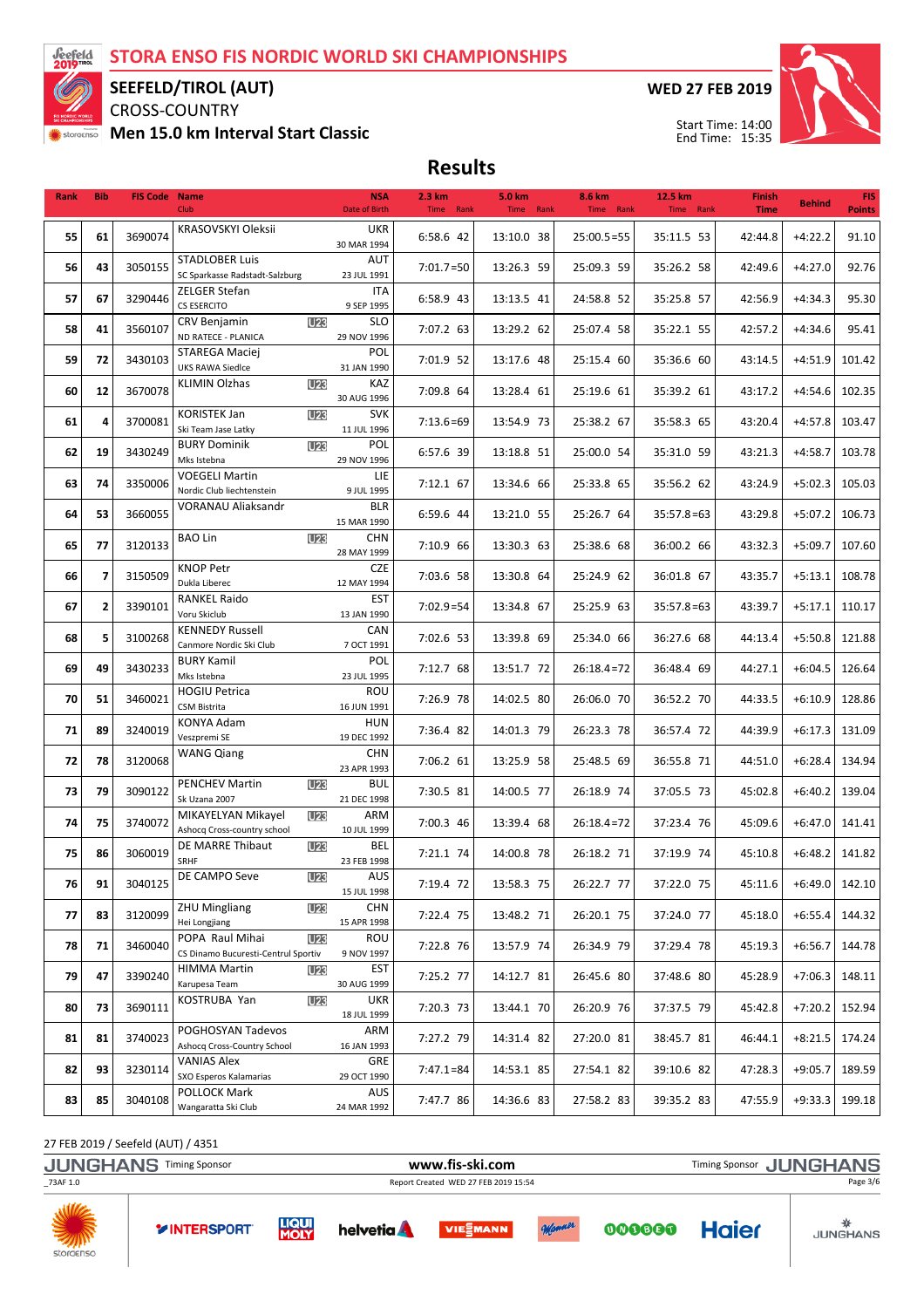

# SEEFELD/TIROL (AUT)<br>CROSS-COUNTRY

Men 15.0 km Interval Start Classic

**WED 27 FEB 2019** 



**Results** 

| Rank | <b>Bib</b> | <b>FIS Code Name</b> | <b>Club</b>                       | <b>NSA</b><br>Date of Birth      | $2.3 \text{ km}$<br>Time Rank | 5.0 km<br>Time Rank | 8.6 km<br><b>Time</b><br>Rank | 12.5 km<br>Rank<br><b>Time</b> | <b>Finish</b><br><b>Time</b> | <b>Behind</b> | FIS.<br><b>Points</b> |
|------|------------|----------------------|-----------------------------------|----------------------------------|-------------------------------|---------------------|-------------------------------|--------------------------------|------------------------------|---------------|-----------------------|
| 84   | 88         | 3250035              | <b>JONSSON Albert</b>             | <b>ISL</b><br>U23<br>11 MAY 1997 | 7:58.1 87                     | 14:53.6 86          | 28:13.4 84                    | 39:49.8 84                     | 48:21.5                      | $+9:58.9$     | 208.08                |
| 85   | 90         | 3090129              | <b>MALCHOV Todor</b><br>Sk Bansko | U23<br><b>BUL</b><br>10 SEP 2001 | 8:10.8 89                     | 15:26.2 87          | 28:34.5 85                    | 40:07.7<br>85                  | 48:27.1                      | $+10:04.5$    | 210.02                |
| 86   | 84         | 3260013              | <b>SEYD Seyed Sattar</b>          | IRI<br>26 NOV 1987               | 8:09.9 88                     | 15:35.5 88          | 29:08.5 87                    | 40:46.4 86                     | 49:04.5                      | $+10:41.9$    | 223.02                |
| 87   | 92         | 3250036              | <b>BENEDIKTSSON Dagur</b><br>Sfi  | <b>ISL</b><br>U23<br>17 JUN 1998 | $7:47.1=84$                   | 14:39.6 84          | 28:36.2 86                    | 40:51.0 87                     | 49:11.9                      | $+10:49.3$    | 225.59                |

#### Did not qualify for the final race

| Rank | <b>Bib</b> | <b>FIS Code Name</b> | <b>NSA</b><br>Date of Birth<br>Club | Finish<br><b>Time</b> |  |
|------|------------|----------------------|-------------------------------------|-----------------------|--|
| 88   | 41         | 3030017              | DAL FARRA Marco                     |                       |  |
|      |            |                      | DAL FARRA Franco                    |                       |  |
| 89   | 48         | 3030020              |                                     |                       |  |
| 90   | 32         | 3720014              | BATMUNKH Achbadrakh                 |                       |  |
| 91   | 37         | 3170032              | <b>ROEMER Tue</b>                   |                       |  |
| 92   | 56         | 3690117              | <b>DRAHUN Dmytro</b>                |                       |  |
| 93   | 17         | 3170035              | WEEL ROSBO Joachim                  |                       |  |
| 94   | 55         | 3780033              | STROLIA Tautvydas                   |                       |  |
| 95   | 42         | 3380050              | <b>SKENDER Marko</b>                |                       |  |
| 96   | 52         | 3710049              | SKIPINA Mihailo                     |                       |  |
| 97   | 50         | 3030013              | ZULOAGA Matias                      |                       |  |
| 98   | 40         | 3080019              | <b>SANTOS Victor</b>                |                       |  |
| 99   | 28         | 3240028              | <b>LAGLER Kristof</b>               |                       |  |
| 100  | 35         | 3380051              | <b>HLADIKA Jakov</b>                |                       |  |
| 101  | 18         | 3720016              | SONINBAYAR Duurenbayar              |                       |  |
| 102  | 23         | 3190517              | <b>SEROT Titouan</b>                |                       |  |
| 103  | 44         | 3090130              | OGNYANOV Aleksandar                 |                       |  |
| 104  | 39         | 3110010              | <b>AGURTO Juan</b>                  |                       |  |
| 105  | 58         | 3710038              | <b>COLIC Milos</b>                  |                       |  |
| 106  | 20         | 3170037              | WEEL ROSBO Jacob                    |                       |  |
| 106  | 34         | 3740037              | <b>GHARIBYAN Myasnik</b>            |                       |  |
| 108  | 3          | 3720019              | DASHDONDOG Munkhgerel               |                       |  |
| 109  | 27         | 3070002              | <b>GRONLUND Timo Juhani</b>         |                       |  |
| 110  | 57         | 3310059              | MILOSAVLJEVIC Milos                 |                       |  |

27 FEB 2019 / Seefeld (AUT) / 4351

|                         | $\frac{2}{100}$ red 2019 / Secreta (AOT) / 4331 |                             |                   |                                      |        |        |              |                 |
|-------------------------|-------------------------------------------------|-----------------------------|-------------------|--------------------------------------|--------|--------|--------------|-----------------|
|                         | <b>JUNGHANS Timing Sponsor</b>                  |                             | www.fis-ski.com   | Timing Sponsor JUNGHANS              |        |        |              |                 |
| 73AF 1.0                |                                                 |                             |                   | Report Created WED 27 FEB 2019 15:54 |        |        |              | Page 4/6        |
| <b>AND</b><br>storaenso | <b>YINTERSPORT</b>                              | <b>LIQUI</b><br><b>MOLY</b> | helvetia <b>A</b> | <b>VIESMANN</b>                      | Monner | 000000 | <b>Haier</b> | <b>JUNGHANS</b> |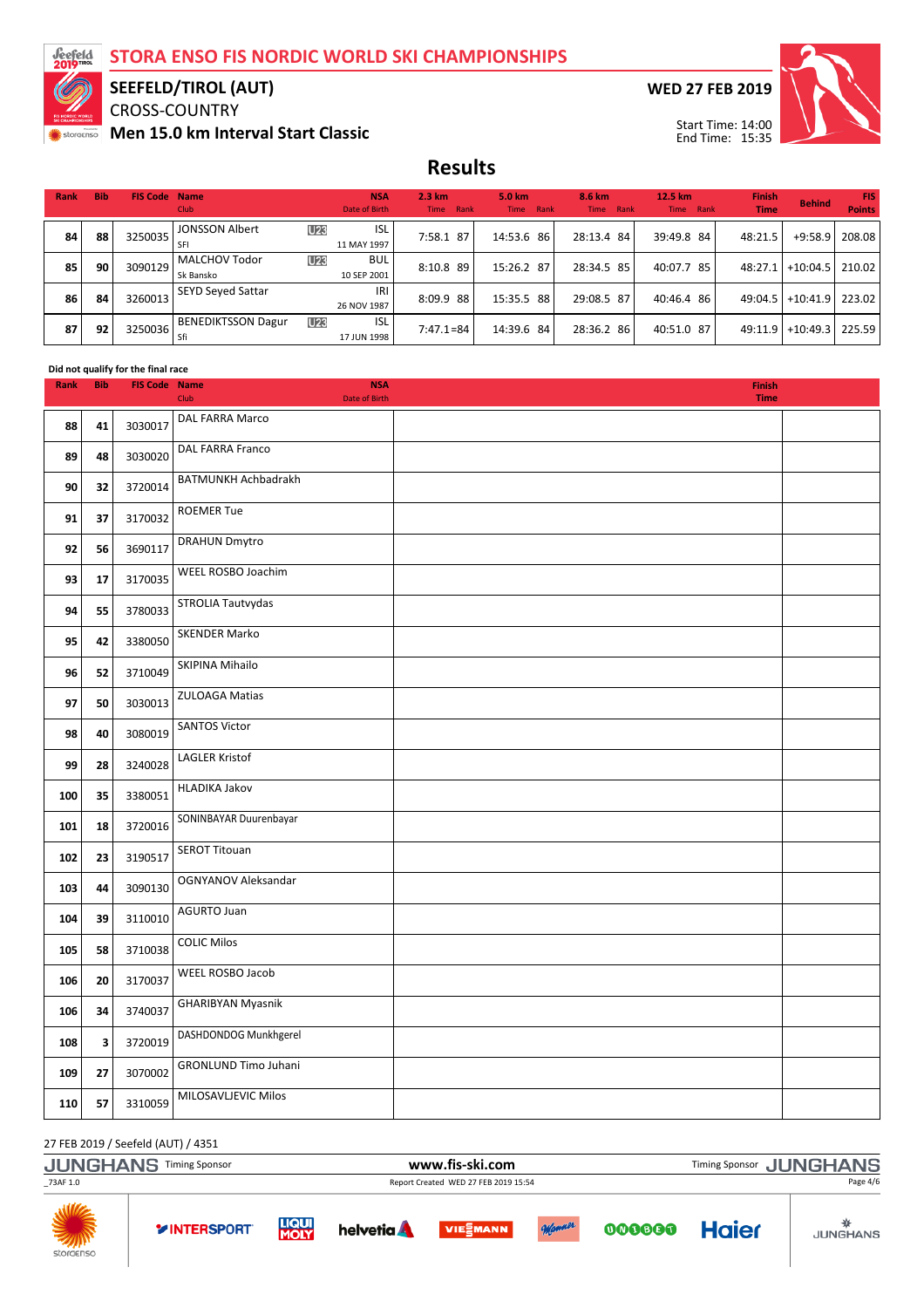STORA ENSO FIS NORDIC WORLD SKI CHAMPIONSHIPS



SEEFELD/TIROL (AUT)

CROSS-COUNTRY Men 15.0 km Interval Start Classic WED 27 FEB 2019



Results

| <b>Rank</b> | <b>Bib</b>              | <b>FIS Code Name</b> | <b>NSA</b><br>Club<br>Date of Birth | Finish<br><b>Time</b> |  |
|-------------|-------------------------|----------------------|-------------------------------------|-----------------------|--|
| 111         | 31                      | 3260049              | SHEMSHAKI Yasin                     |                       |  |
| 112         | 21                      | 3270008              | ROSSITER Jan                        |                       |  |
| 113         | 26                      | 3230019              | <b>NAKAS Georgios</b>               |                       |  |
| 114         | 33                      | 3260046              | KIASHEMSHAKI Yaghoob                |                       |  |
| 115         | 36                      | 3080028              | ROCHA Yuri                          |                       |  |
| 116         | 24                      | 3957000              | <b>MURPHY Tucker</b>                |                       |  |
| 117         | 19                      | 3780053              | <b>VAITKUS Rokas</b>                |                       |  |
| 118         | 11                      | 3060003              | LANGER Stephan                      |                       |  |
| 119         | 4                       | 3770020              | ZHARKYMBAEV Tariel                  |                       |  |
| 120         | 9                       | 3961101              | JUNGBLUTH RODRIGUEZ Klaus           |                       |  |
| 121         | 12                      | 3590004              | <b>GONCALVES Andre</b>              |                       |  |
| 122         | 38                      | 3340014              | <b>TAWK Samer</b>                   |                       |  |
| 123         | 16                      | 3340020              | ZEIN Roni Aleksander                |                       |  |
| 124         | 13                      | 3590003              | <b>CABRITA Filipe</b>               |                       |  |
| 125         | 29                      | 3780062              | JANUSKEVICIUS Paulius               |                       |  |
| 126         | 30                      | 3310062              | <b>GRBOVIC Aleksandar</b>           |                       |  |
| 127         | 25                      | 3260073              | RAJABBLOUKAT Reza                   |                       |  |
| 128         | $\overline{\mathbf{2}}$ | 3640003              | <b>THEALL Andrew</b>                |                       |  |
| 129         | 14                      | 3170038              | <b>JENSEN Peter</b>                 |                       |  |
| 130         | $\overline{\mathbf{z}}$ | 3940000              | RAZAFIMAHATRATRA Andreas            |                       |  |
| 131         | 8                       | 3540001              | AVILES SOLIS Juan Carlos            |                       |  |
| 132         | 15                      | 3540006              | PINEYRO Antonio                     |                       |  |
| 133         | $\mathbf{1}$            | 3540002              | <b>CARRASCO ARENA Luis</b>          |                       |  |
| 134         | 5                       | 3540004              | MADRAZO German                      |                       |  |
| 135         | 10                      | 3960500              | RAJACK Mark                         |                       |  |
| 136         | 6                       | 3640005              | <b>UPRIMNY Sebastian</b>            |                       |  |

27 FEB 2019 / Seefeld (AUT) / 4351